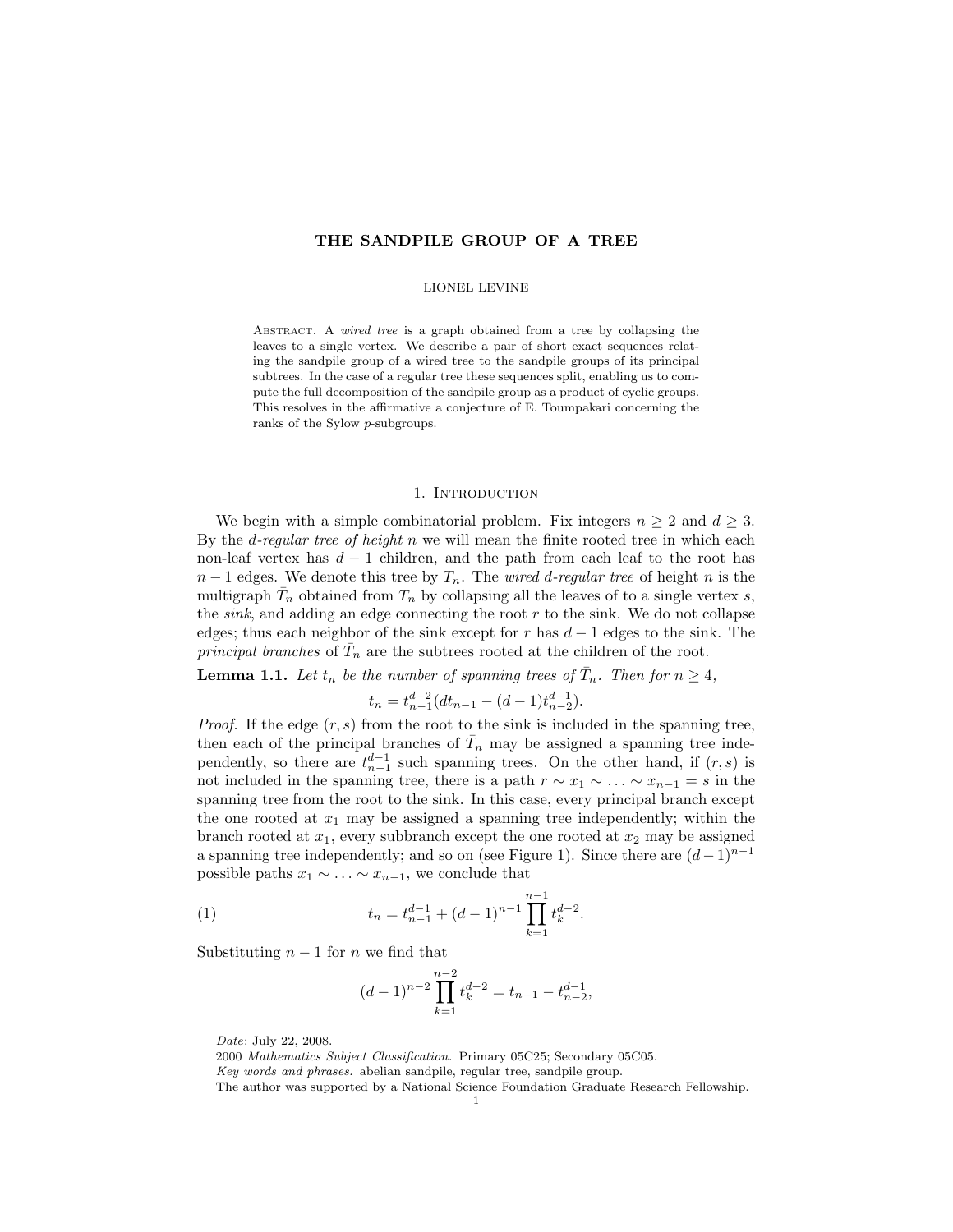

FIGURE 1. The two cases in the proof of Lemma [1.1.](#page-0-0)

hence from [\(1\)](#page-0-1)

$$
t_n=t_{n-1}^{d-2}(t_{n-1}+(d-1)(t_{n-1}-t_{n-2}^{d-1})). \quad \Box
$$

<span id="page-1-0"></span>From Lemma [1.1](#page-0-0) one can readily show by induction that

(2) 
$$
t_n = (1 + a + \ldots + a^{n-1}) \prod_{k=1}^{n-2} (1 + a + \ldots + a^k)^{a^{n-2-k}(a-1)}.
$$

where  $a = d - 1$ . A variant of this formula was found by E. Toumpakari [\[12\]](#page-10-0), who gives an algebraic proof.

For any graph  $G$  there is an abelian group, the *sandpile group*, whose order is the number of spanning trees of  $G$ ; its definition and properties are reviewed in section 2. A product formula such as [\(2\)](#page-1-0) immediately raises the question of an analogous factorization of the sandpile group. Our main result establishes such a factorization. Write  $\mathbb{Z}_p^q$  for the group  $(\mathbb{Z}/p\mathbb{Z}) \oplus \ldots \oplus (\mathbb{Z}/p\mathbb{Z})$  with q summands.

<span id="page-1-1"></span>**Theorem 1.2.** The sandpile group of the wired regular tree  $\overline{T}_n$  of degree  $d = a + 1$ and height n is given by

$$
SP(\bar{T}_n) \simeq \mathbb{Z}_{1+a}^{a^{n-3}(a-1)} \oplus \mathbb{Z}_{1+a+a^2}^{a^{n-4}(a-1)} \oplus \ldots \oplus \mathbb{Z}_{1+a+\ldots+a^{n-2}}^{a-1} \oplus \mathbb{Z}_{1+a+\ldots+a^{n-1}}.
$$

In [\[10\]](#page-10-1) we give an application of this result to the rotor-router model on regular trees.

Toumpakari [\[12\]](#page-10-0) studied the sandpile group of the ball  $B_n$  inside the infinite dregular tree. Her setup differs slightly from ours in that there is no edge connecting the root to the sink. She found the rank, exponent, and order of the sandpile group  $SP(B_n)$  and conjectured a formula for the ranks of its Sylow p-subgroups. We use Theorem [1.2](#page-1-1) to give a proof of her conjecture.

We remark that Chen and Schedler [\[6\]](#page-10-2) study the sandpile group of thick trees (i.e., graphs obtained from trees by replacing some edges with multiple edges) without collapsing the leaves to the sink. They obtain quite a different product formula in this setting.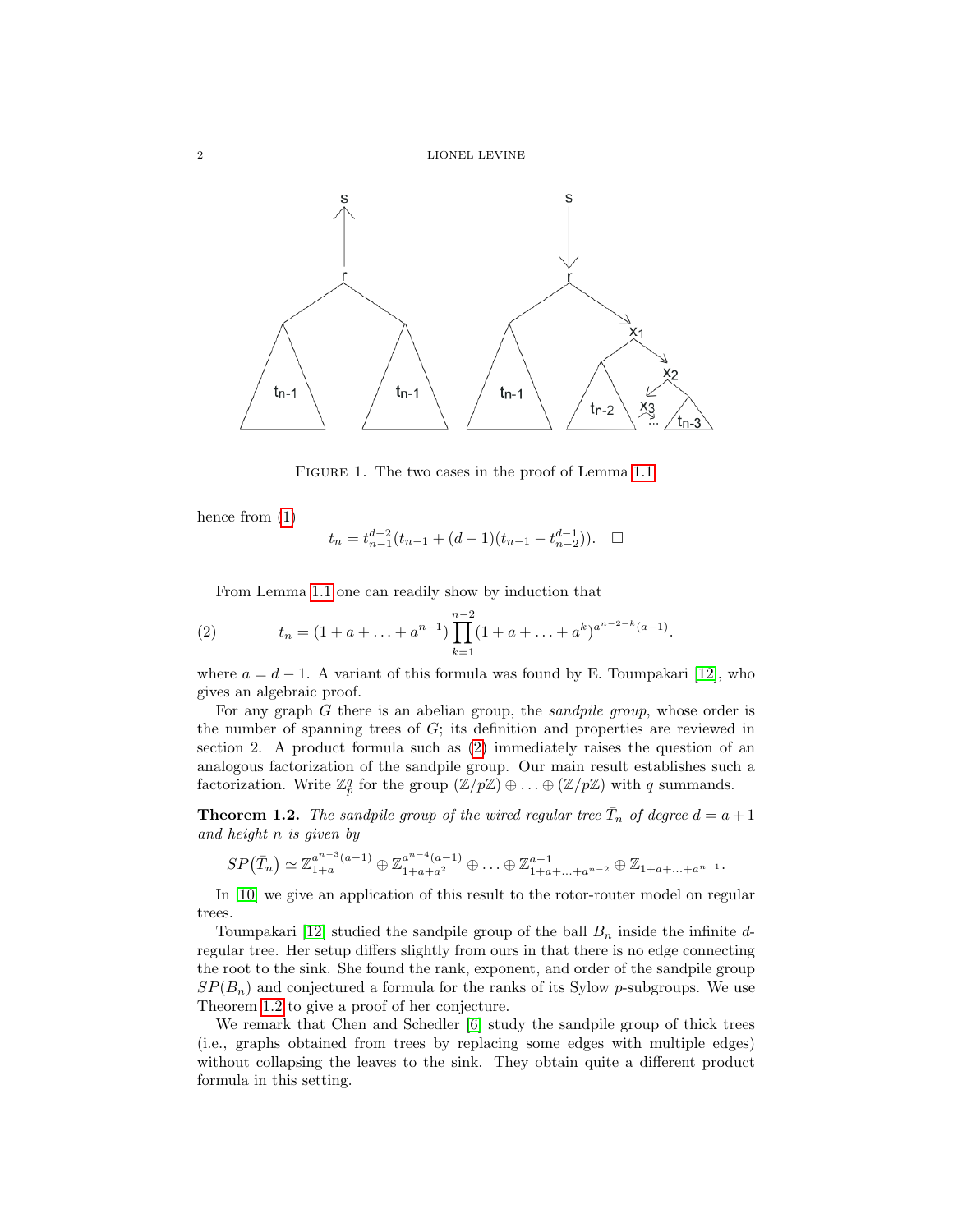The remainder of the paper is structured as follows. In section 2, we briefly review the definition and basic properties of the sandpile group and recurrent states. In section 3, we characterize the recurrent states on a wired tree explicitly in terms of what we call critical vertices. We prove a general result, Theorem [3.3,](#page-5-0) relating the sandpile group of an arbitrary wired tree  $\overline{T}$  to the sandpile groups of its principal branches  $T^1, \ldots, T^k$ . This result takes the form of a pair of short exact sequences

<span id="page-2-0"></span>(3) 
$$
0 \to R(\bar{T}) \to SP(\bar{T}) \to H(\bar{T}) \to 0
$$

<span id="page-2-1"></span>(4) 
$$
0 \to R(\bar{T^1}, \dots, \bar{T^k}) \to \bigoplus_{i=1}^k SP(\bar{T^i}) \to H(\bar{T}) \to 0.
$$

The groups involved are defined in section 3. The addition of an edge from the root to the sink is crucial here: it plays the same role in the full tree that the edge from  $x$  to  $r$  plays in the branch rooted at  $x$ .

In section 4, we show that the sequences  $(3)$  and  $(4)$  are split when T is a regular tree. This allows us to express the sandpile group  $SP(\bar{T}_n)$  of the wired regular tree as the direct sum of a cyclic group and a quotient of the direct sum of  $d-1$  copies of  $SP(\bar{T}_{n-1})$ , which enables us to prove Theorem [1.2](#page-1-1) by induction.

Finally, in section 5, we deduce Toumpakari's conjecture from our main results.

### 2. The Sandpile Group

Let G be a finite graph with vertices  $x_1, \ldots, x_n$ . We single out one vertex,  $x_n$ , called the *sink*. The *reduced Laplacian*  $\Delta$  of G is the  $n - 1 \times n - 1$  matrix

$$
\Delta_{ij} = \begin{cases}\n-d_i, & i = j \\
d_{ij}, & i \neq j\n\end{cases}
$$

where  $d_i$  is the degree of  $x_i$ , and  $d_{ij}$  is the number of edges connecting  $x_i$  and  $x_j$ (we allow multiple edges, but not loops). The sandpile group of  $G$  is defined as the quotient

$$
SP(G) = \mathbb{Z}^{n-1} / \Delta \mathbb{Z}^{n-1} .
$$

This group was defined independently by Dhar [\[7\]](#page-10-3), motivated by the abelian sandpile model of self-organized criticality in statistical physics [\[1\]](#page-10-4), and by Lorenzini [\[11\]](#page-10-5) in connection with arithmetic geometry. In the combinatorics literature, other common names for this group are the critical group [\[3\]](#page-10-6) and the Jacobian [\[2\]](#page-10-7).

The sandpile group can be understood combinatorially in terms of chip-firing [\[3,](#page-10-6) [4\]](#page-10-8). A nonnegative vector  $u \in \mathbb{Z}^{n-1}$  may be thought of as a *chip configuration* on G with  $u_i$  chips at vertex  $x_i$ . A vertex  $x_i$  is *unstable* if  $u_i \geq d_i$ . An unstable vertex may topple, sending one chip along each incident edge. Note that the operation of toppling the vertex  $x_i$  corresponds to adding the column vector  $\Delta_i$  to u. We say that a chip configuration  $u$  is *stable* if every non-sink vertex has fewer chips than its degree, so that no vertex can topple. If  $u$  is not stable, one can show that by successively toppling unstable vertices, in finitely many steps we arrive at a stable configuration  $u^{\circ}$ . Note that toppling one vertex may cause other vertices to become unstable, resulting in a cascade of topplings in which a given vertex may topple many times. The order in which topplings are performed does not affect the final configuration  $u^{\circ}$ ; this is the "abelian property" of abelian sandpiles [\[7,](#page-10-3) [8\]](#page-10-9).

The operation  $(u, v) \mapsto (u + v)^\circ$  gives the set of stable chip configurations the structure of a commutative monoid, of which the sandpile group is a subgroup. A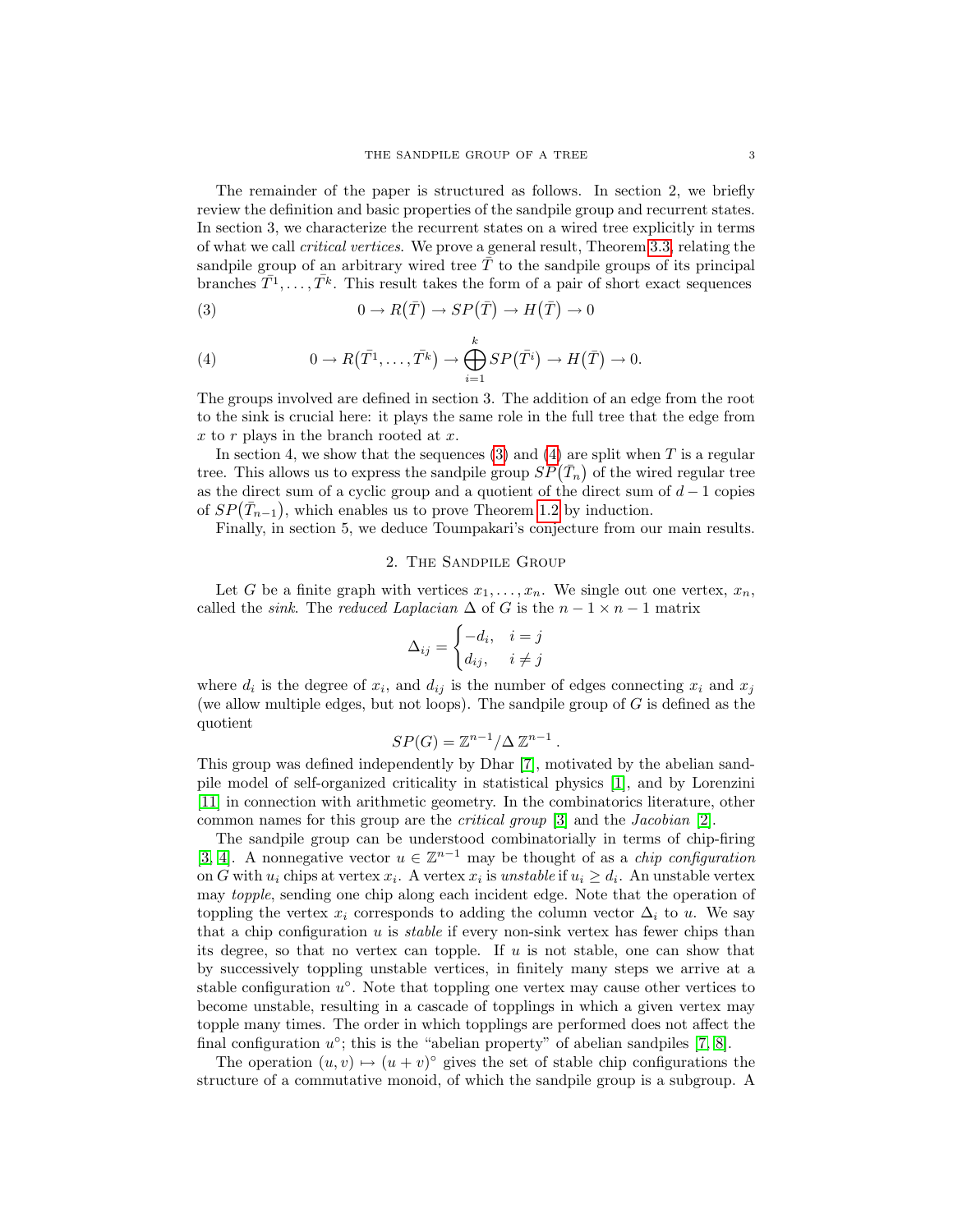### 4 LIONEL LEVINE

stable chip configuration  $u$  is called *recurrent* if there is a nonzero chip configuration v, such that  $(u+v)$ <sup>°</sup> = u. One can show that every equivalence class of  $\mathbb{Z}^{n-1}$  modulo  $\Delta$  has a unique recurrent representative. Thus the sandpile group  $SP(G)$  may be thought of as the set of recurrent configurations under the operation  $(u, v) \mapsto$  $(u + v)$ <sup>o</sup> of addition followed by stabilization. For proofs of these basic lemmas about recurrent configurations and the sandpile group, see, for example [\[5,](#page-10-10) [9\]](#page-10-11).

If  $v$  is a nonnegative configuration, its recurrent representative is given by

$$
\hat{v} := (v + e)^{\circ}
$$

where e is the identity element of  $SP(G)$  (the recurrent representative of 0); indeed,  $\hat{v}$  is recurrent since e is recurrent, and  $\hat{v} \equiv v \pmod{\Delta}$  since  $e \in \Delta \mathbb{Z}^{n-1}$ . Note that if  $u$  is a recurrent configuration and  $v$  is a nonnegative configuration, then

<span id="page-3-0"></span>(5) 
$$
(u + \hat{v})^{\circ} = (u + (v + e)^{\circ})^{\circ} = (u + v + e)^{\circ} = ((u + e)^{\circ} + v)^{\circ} = (u + v)^{\circ}.
$$

We will need just one additional fact about recurrent configurations, a criterion known as the "burning algorithm" [\[7\]](#page-10-3) that tests whether a configuration is recurrent. We include a proof for the sake of completeness.

Burning algorithm. Let  $\beta(x)$  be the number of edges in G from x to the sink. A stable chip configuration u on G is recurrent if and only if adding  $\beta(x)$  chips at each vertex  $x$  causes every vertex to topple exactly once.

Proof. Note that

(6) 
$$
\beta = \Delta_n = -\sum_{i=1}^{n-1} \Delta_i
$$

If every vertex topples exactly once in the stabilization of  $u + \beta$ , then

<span id="page-3-1"></span>
$$
(u+\beta)^{\circ} = u + \beta + \sum_{i=1}^{n-1} \Delta_i = u,
$$

.

so u is recurrent. Conversely, suppose u is recurrent. Since  $\beta \in \Delta \mathbb{Z}^{n-1}$  we have  $\hat{\beta} = e$ , hence from [\(5\)](#page-3-0)

$$
(u + \beta)^{\circ} = (u + e)^{\circ} = u.
$$

By [\(6\)](#page-3-1), since  $\{\Delta_i\}_{i=1}^{n-1}$  are linearly independent, every vertex topples exactly once in the stabilization of  $u + \beta$ .

### <span id="page-3-2"></span>3. General Trees

Let T be a finite rooted tree, and let  $\overline{T}$  be the graph obtained by collapsing all the leaves of  $T$  to a single vertex  $s$ , the sink, and adding an edge connecting the root to the sink. Denote by  $C(x)$  the set of children of a vertex  $x \in T$ . We first characterize the recurrent configurations on  $\overline{T}$  explicitly. The characterization uses the following recursive definition.

**Definition.** A vertex  $x \in \overline{T}$  is *critical* for a chip configuration u if  $x \neq s$  and

(7) 
$$
u(x) \leq \#\{y \in C(x) \mid y \text{ is critical}\}.
$$

<span id="page-3-3"></span>Figure [2](#page-4-0) shows an example of a recurrent configuration on a regular ternary tree, with critical vertices circled.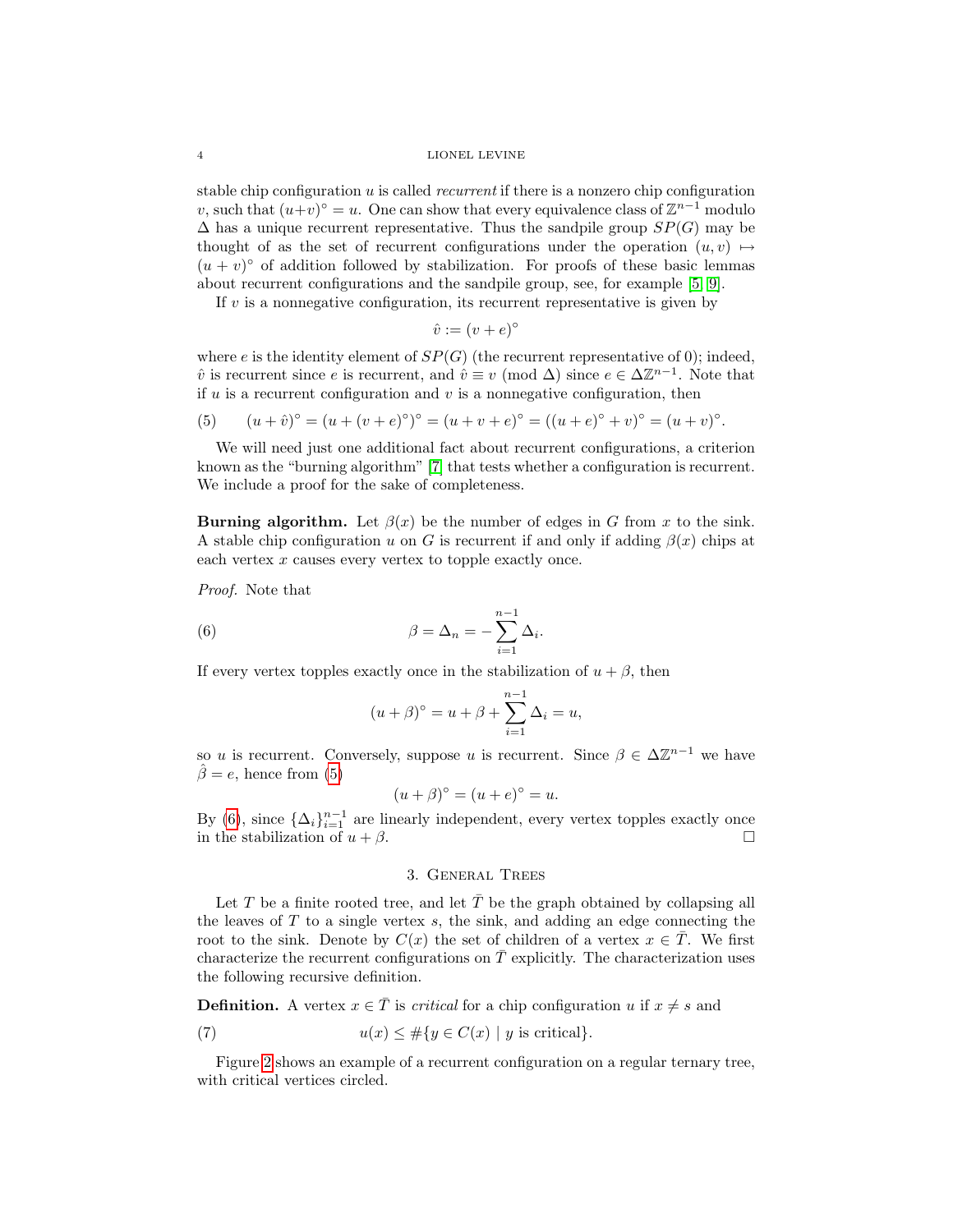

<span id="page-4-0"></span>FIGURE 2. A recurrent configuration on the wired ternary tree of height five. The top and bottom edges lead to the sink. Critical vertices are circled; if any of the circled vertices had fewer chips, the configuration would not be recurrent.

**Proposition 3.1.** A stable configuration  $u \in SP(\overline{T})$  is recurrent if and only if equality holds in  $(7)$  for every critical vertex x.

<span id="page-4-1"></span>*Proof.* If  $x$  is critical, then

(8) 
$$
u(x) + \#\{y \in C(x) \mid y \text{ is not critical}\} \leq \deg(x) - 1.
$$

Thus after chips are added as prescribed in the burning algorithm, inducting upward in decreasing distance to the root, if  $x \neq r$  is critical, its parent must topple before it does. In particular, if strict inequality holds in [\(7\)](#page-3-2), and hence in [\(8\)](#page-4-1), for some vertex  $x$ , that vertex will never topple, so  $u$  is not recurrent.

Conversely, suppose equality holds in  $(7)$ , hence in  $(8)$ , for every critical x. Begin toppling vertices in order of decreasing distance from the root. Note that a noncritical vertex  $x$  satisfies

(9) 
$$
u(x) + \#\{y \in C(x) \mid y \text{ is not critical}\} \ge \deg(x).
$$

Inducting upward, every non-critical vertex topples once. Hence by equality in [\(8\)](#page-4-1), once all vertices other than the root are stable, every critical vertex  $x$  has either toppled (if its parent toppled) or is left with exactly deg(x) – 1 chips (if its parent did not topple). In particular, the root now topples, as it was given an extra chip in the beginning. Now if  $x$  is a critical vertex that has not yet toppled, its parent is also such a vertex. Inducting downward from the root, since all of these vertices are primed with deg(x) – 1 chips, they each topple once, and u is recurrent.  $\square$ 

The *principal branches* of T are the subtrees  $T^1, \ldots, T^k$  rooted at the children  $r_1, \ldots, r_k$  of the root r of T. The wired tree  $\overline{T}^i$  includes an edge from  $r_i$  to the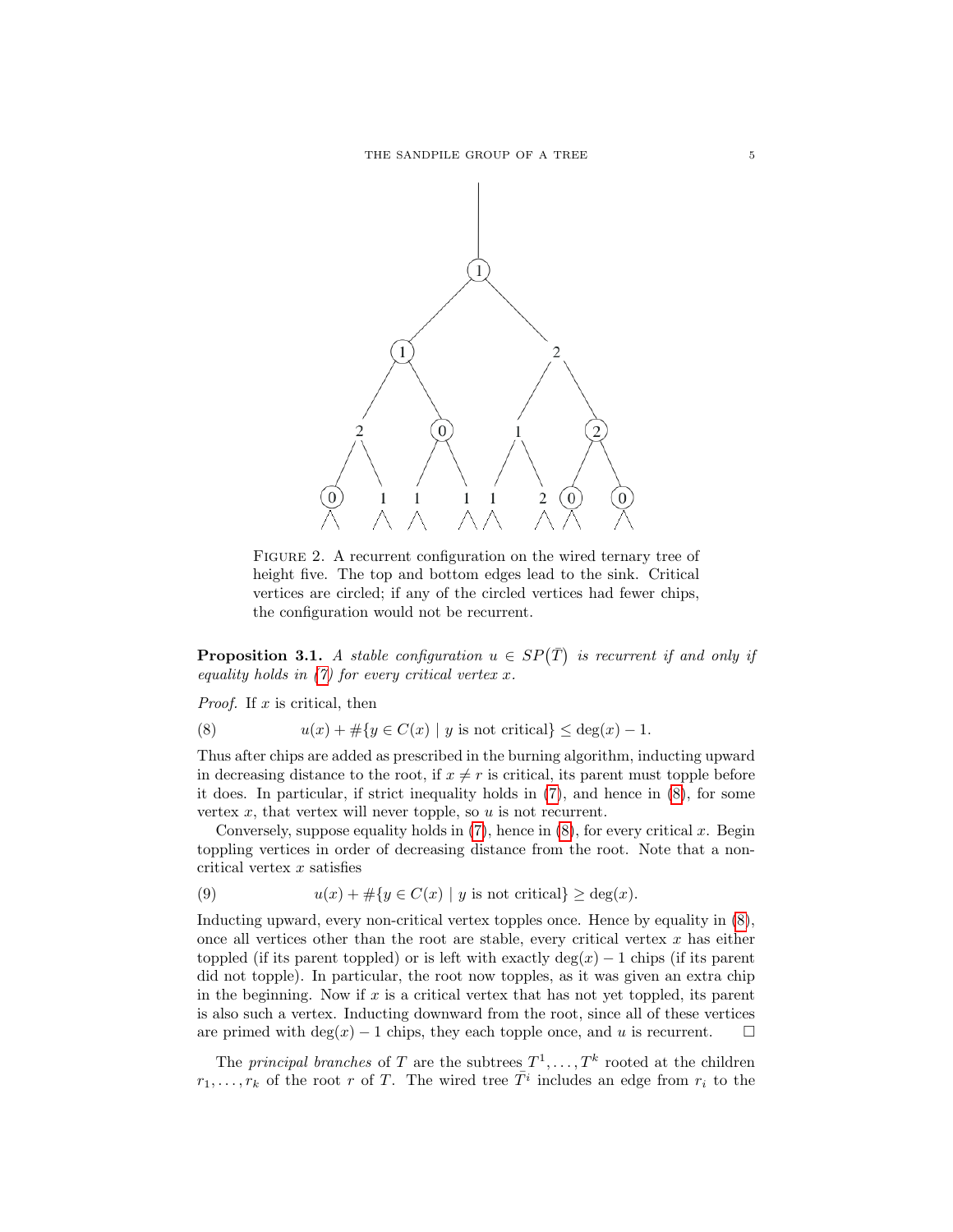sink; thus  $r_i$  has the same degree in  $\overline{T}^i$  as in  $\overline{T}$ , as the edge from  $r_i$  to r has been replaced by an edge from  $r_i$  to the sink.

If  $u_i$  is a chip configuration on  $\bar{T}^i$ , and a is a nonnegative integer, we will use the notation a  $u_1, \ldots, u_k$ for the configuration on  $\overline{T}$  which has a chips at the root and coincides with  $u_i$  on  $\overline{T}^i$ . The following result is an immediate consequence of Proposition [3.1.](#page-3-3)

<span id="page-5-2"></span>**Lemma 3.2.** Let  $u = \begin{pmatrix} a & a \end{pmatrix}$  $u_1, \ldots, u_k$ .

- (i) If u is recurrent, then each  $u_i$  is recurrent.
- <span id="page-5-3"></span>(ii) If  $u_1, \ldots, u_k$  are recurrent and  $a = k$ , then u is recurrent.

Write  $\delta_x$  for a single chip at a vertex x, and denote by  $\hat{x} = (e + \delta_x)^\circ$  the recurrent form of  $\delta_x$ . Note that if u is recurrent, then by [\(5\)](#page-3-0)

(10) 
$$
(u + \hat{x})^{\circ} = (u + \delta_x)^{\circ}.
$$

Write  $\langle \hat{r} \rangle$  for the cyclic subgroup of  $SP(\bar{T})$  generated by  $\hat{r}$ , and  $\langle (\hat{r}_1, \ldots, \hat{r}_k) \rangle$  for the cyclic subgroup of  $\bigoplus_{i=1}^k SP(\overline{T^i})$  generated by the element  $(\hat{r}_1, \ldots, \hat{r}_k)$ . As mentioned in the introduction, the following theorem can be expressed as the pair of short exact sequences [\(3\)](#page-2-0), [\(4\)](#page-2-1), with  $R(\bar{T}) = \langle \hat{r} \rangle$  and  $R(\bar{T^1}, \ldots, \bar{T^k}) = \langle (\hat{r}_1, \ldots, \hat{r}_k) \rangle$ . The group  $H(\bar{T})$  appearing in both sequences is the quotient [\(11\)](#page-5-1).

<span id="page-5-0"></span>**Theorem 3.3.** Let  $T^1, \ldots, T^k$  be the principal branches of T. Then

<span id="page-5-1"></span>(11) 
$$
SP(\bar{T})/\langle \hat{r} \rangle \simeq \bigoplus_{i=1}^{k} SP(\bar{T}^{i})/\langle (\hat{r}_{1}, \ldots, \hat{r}_{k}) \rangle
$$

where r,  $r_i$  are the roots of T,  $T^i$  respectively.

*Proof.* Define  $\phi: SP(\overline{T}) \to \bigoplus_{i=1}^k SP(\overline{T}^i)$  by

(12) 
$$
\begin{pmatrix} a \\ u_1, \dots, u_k \end{pmatrix} \mapsto (u_1, \dots, u_k).
$$

Lemma [3.2\(](#page-5-2)i) ensures this map is well-defined. Note that if  $\begin{pmatrix} b & b \\ a & c \end{pmatrix}$  $v_1, \ldots, v_k$  $\Big)$  is recurrent and

$$
\begin{pmatrix} a \\ u_1, \dots, u_k \end{pmatrix} = \left( \begin{pmatrix} b \\ v_1, \dots, v_k \end{pmatrix} + \hat{r} \right)^{\circ},
$$
  
or  $b \leq k$  and  $u_k = v_k$  for all  $i \leq r$   $b = k$  an

then by [\(10\)](#page-5-3), either  $b < k$  and  $u_i = v_i$  for all i; or  $b = k$  and the root topples, in which case  $u_i = (v_i + \hat{r}_i)$ <sup>o</sup> for all *i*. Thus  $\phi$  descends to a map of quotients  $\bar{\phi}: SP(\bar{T}) / \langle \hat{r} \rangle \rightarrow \bigoplus_{i=1}^k SP(\bar{T}^i) / \langle (\hat{r}_1, \ldots, \hat{r}_k) \rangle.$ 

By adding two configurations without allowing the root to topple, the configurations on each branch add independently, hence by [\(10\)](#page-5-3) and Lemma [3.2\(](#page-5-2)ii)

$$
\left(\left(\begin{array}{c}a\\u_1,\ldots,u_k\end{array}\right)+\left(\begin{array}{c}b\\v_1,\ldots,v_k\end{array}\right)\right)^{\circ}=\left(\left(\begin{array}{c}k\\(u_1+v_1)^{\circ},\ldots,(u_k+v_k)^{\circ}\end{array}\right)+j\hat{r}\right)^{\circ}
$$

for some nonnegative integer j. Thus  $\bar{\phi}$  is a group homomorphism. Moreover,  $\phi$ is surjective by Lemma [3.2\(](#page-5-2)ii). Finally, to show injectivity, suppose that for some  $c \geq 0$  we have

$$
u_i = (v_i + c\hat{r}_i)^{\circ}, \qquad i = 1, \dots, k.
$$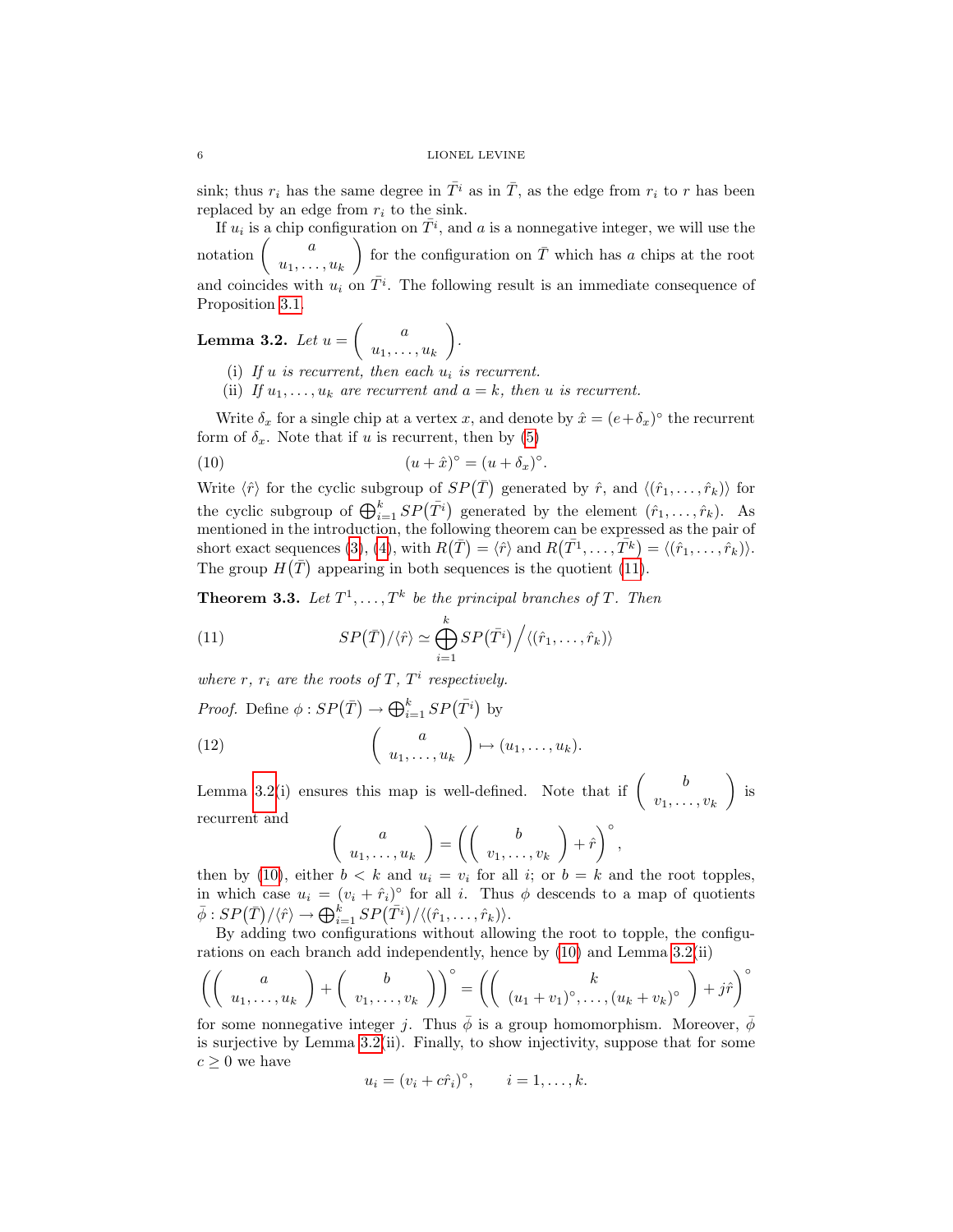|  |  |  |  |  |                             |  | $\hat{r}$ $2\hat{r}$ $3\hat{r}$ $4\hat{r}$ $5\hat{r}$ $6\hat{r}$ $7\hat{r}$ $8\hat{r}$ $9\hat{r}$ $10\hat{r}$ $11\hat{r}$ $12\hat{r}$ $13\hat{r}$ $14\hat{r}$ $(15\hat{r})^{\circ} = e$ |
|--|--|--|--|--|-----------------------------|--|-----------------------------------------------------------------------------------------------------------------------------------------------------------------------------------------|
|  |  |  |  |  |                             |  | 2 0 1 2 0 1 2 2 2 0 1 2 0 1 2                                                                                                                                                           |
|  |  |  |  |  | 0 1 1 1 2 2 2 2 0 1 1 1 2 2 |  |                                                                                                                                                                                         |
|  |  |  |  |  |                             |  | 2 2 2 2 2 2 2 0 1 1 1 1 1 1 1                                                                                                                                                           |

FIGURE 3. Multiples  $(k\hat{r})^{\circ}$  of the root  $\hat{r}$  in the wired ternary tree of height four. Each column vector represents a chip configuration which is constant on levels of the tree.

Then from [\(10\)](#page-5-3) we obtain

$$
\left(\left(\begin{array}{c}b\\v_1,\ldots,v_k\end{array}\right)+c(k+1)\hat{r}\right)^{\circ}=\left(\left(\begin{array}{c}a\\u_1,\ldots,u_k\end{array}\right)+d\hat{r}\right)^{\circ}
$$

for some nonnegative integer d.  $\Box$ 

### 4. Regular Trees

<span id="page-6-0"></span>In this section we show that for regular trees, Theorem [3.3](#page-5-0) can be strengthened to express  $SP(\bar{T})$  as a direct sum.

Let  $T_n$  be the regular tree of degree d and height n, and  $\bar{T}_n$  the graph formed by collapsing its leaves to a single sink vertex s, and adding an edge from the root to the sink. The chip configurations which are constant on the levels of  $\bar{T}_n$  form a subgroup of  $SP(\bar{T}_n)$ . If each vertex at height k has  $a_k$  chips, we can represent the configuration as a vector  $(a_1, \ldots, a_{n-1})$ . If such a recurrent configuration is zero on a level, all vertices between that level and the root are critical, so by Proposition [3.1](#page-3-3) they must have  $d-1$  chips each. The recurrent configurations constant on levels are thus in bijection with integer vectors  $(a_1, \ldots, a_{n-1})$  with  $0 \le a_i \le d-1$ , subject to the constraint that if  $a_i = 0$  then  $a_1 = \ldots = a_{i-1} = d-1$ .

The following lemma uses the lexicographic order on vectors given by  $a < b$ if for some k we have  $a_{n-1} = b_{n-1}, \ldots, a_{k+1} = b_{k+1}$  and  $a_k < b_k$ . In the cyclic lexicographic order on recurrent vectors we have also  $(d-1,\ldots,d-1) < (d-1)$  $1, \ldots, d-1, 0$ .

<span id="page-6-1"></span>**Lemma 4.1.** If u, v are recurrent configurations on  $\overline{T}_n$  that are constant on levels, write  $u \nightharpoonup v$  if v immediately follows u in the cyclic lexicographic order on the set of recurrent vectors. Then for every integer  $k \geq 0$ , we have

$$
(k\hat{r})^{\circ} \rightsquigarrow ((k+1)\hat{r})^{\circ}.
$$

Figure [4](#page-6-0) demonstrates the lemma for a ternary tree of height 4.

Proof. By [\(10\)](#page-5-3) we have

$$
((k+1)\hat{r})^{\circ} = (k\hat{r} + \delta_r)^{\circ}.
$$

Thus if  $(k\hat{r})^{\circ} = (a_1, \ldots, a_{n-1})$  with  $a_1 < d-1$ , then  $((k+1)\hat{r})^{\circ} = (a_1+1, a_2, \ldots, a_{n-1})$ as desired. Otherwise, if not all  $a_i$  equal  $d-1$ , let  $j > 1$  be such that  $a_1 = \ldots =$  $a_{i-1} = d - 1$  and  $a_i < d - 1$ . Adding a chip at the root initiates the toppling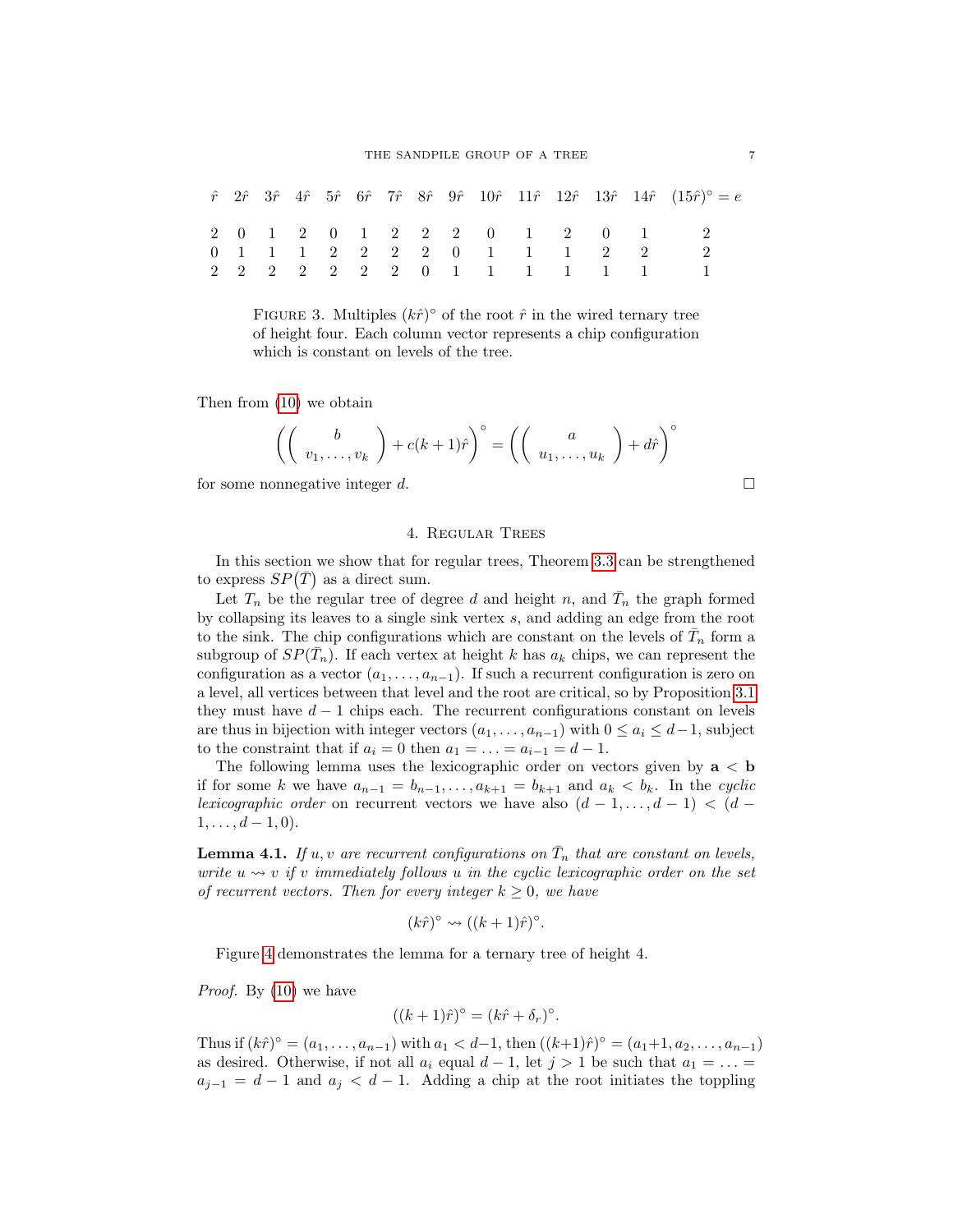cascade

$$
\left(\begin{array}{c}d\\d-1\\d-1\\ \vdots\\d-1\\d-1\\a_j\\a_{j+1}\\ \vdots\\a_{n-1}\end{array}\right)\rightarrow\left(\begin{array}{c}0\\d\\d-1\\d-1\\d-1\\a_j\\a_j\\ \vdots\\a_{n-1}\end{array}\right)\rightarrow\left(\begin{array}{c}d-1\\0\\d\\d\\d-1\\d-1\\a_j\\a_j\\ \vdots\\a_{n-1}\end{array}\right)\rightarrow\ldots\rightarrow\left(\begin{array}{c}d-1\\d-1\\d-1\\0\\d\\a_j\\a_j\\ \vdots\\a_{n-1}\end{array}\right)\rightarrow\left(\begin{array}{c}d-1\\d-1\\d-1\\d\\0\\0\\a_j+1\\ \vdots\\a_{n-1}\end{array}\right),
$$

as desired. If all  $a_i = d - 1$  the cascade will travel all the way down, ending in  $(d-1,\ldots,d-1,0)$  as desired.

<span id="page-7-0"></span>**Proposition 4.2.** Let  $\overline{T}_n$  be the wired regular tree of degree d and height n, and let  $R(\bar{T}_n)$  be the subgroup of  $SP(\bar{T}_n)$  generated by  $\hat{r}$ . Then  $R(\bar{T}_n)$  consists of all recurrent configurations that are constant on levels, and its order is

(13) 
$$
\#R(\bar{T}_n) = \frac{(d-1)^n - 1}{d-2}.
$$

Proof. Since the identity element e is constant on levels, and the property of being constant on levels is preserved by stabilization, for any  $k \geq 0$  the configuration

<span id="page-7-1"></span>
$$
(k\hat{r})^{\circ} = (e + k\delta_r)^{\circ}
$$

is constant on levels. Conversely, by Lemma [4.1,](#page-6-1) any recurrent configuration constant on levels can be expressed as a multiple of  $\hat{r}$ . The number of such configurations is the number of integer vectors of the form  $(d-1,\ldots,d-1,0,a_j,\ldots,a_{n-1}),$ with  $1 \leq j \leq n$  and  $1 \leq a_i \leq d-1$  for each  $i = j, \ldots, n-1$ , which is

$$
\sum_{j=0}^{n-1} (d-1)^j = \frac{(d-1)^n - 1}{d-2}.\quad \Box
$$

Index the nonsink vertices of  $\overline{T}_n$  by words of length  $\leq n-2$  in the alphabet  $[d-1] = \{1, \ldots, d-1\}$ . For  $i = 1, \ldots, n-2$  let  $\sigma_i$  be the automorphism of  $\overline{T}_n$  given by

$$
\sigma_i(w_1 \ldots w_k) = w_1 \ldots (w_i + 1) \ldots w_k
$$

with the sum taken mod  $d-1$ ; if  $k < i$  then  $\sigma_i(w) = w$ . Given a map  $\alpha : [n-2] \rightarrow$ [d − 1] let  $\sigma_{\alpha}$  be the composition  $\prod_{i=1}^{n-2} \sigma_i^{\alpha(i)}$ .

If  $\sigma$  is an automorphism of the form  $\sigma_{\alpha}$ , write  $\sigma u$  for the chip configuration  $\sigma u(x) = u(\sigma^{-1}x)$ . Given recurrent chip configurations u and v on  $\overline{T}_n$ , if  $x_1, \ldots, x_m$ are the vertices that topple in the stabilization of  $u + v$ , then

$$
(u + v)^{\circ} = u + v + \sum_{j=1}^{m} \Delta_{x_j}.
$$

Since  $\sigma \Delta_x = \Delta_{\sigma x}$  we obtain

$$
\sigma(u+v)^{\circ} = \sigma u + \sigma v + \sum_{j=1}^{m} \Delta_{\sigma x_j}.
$$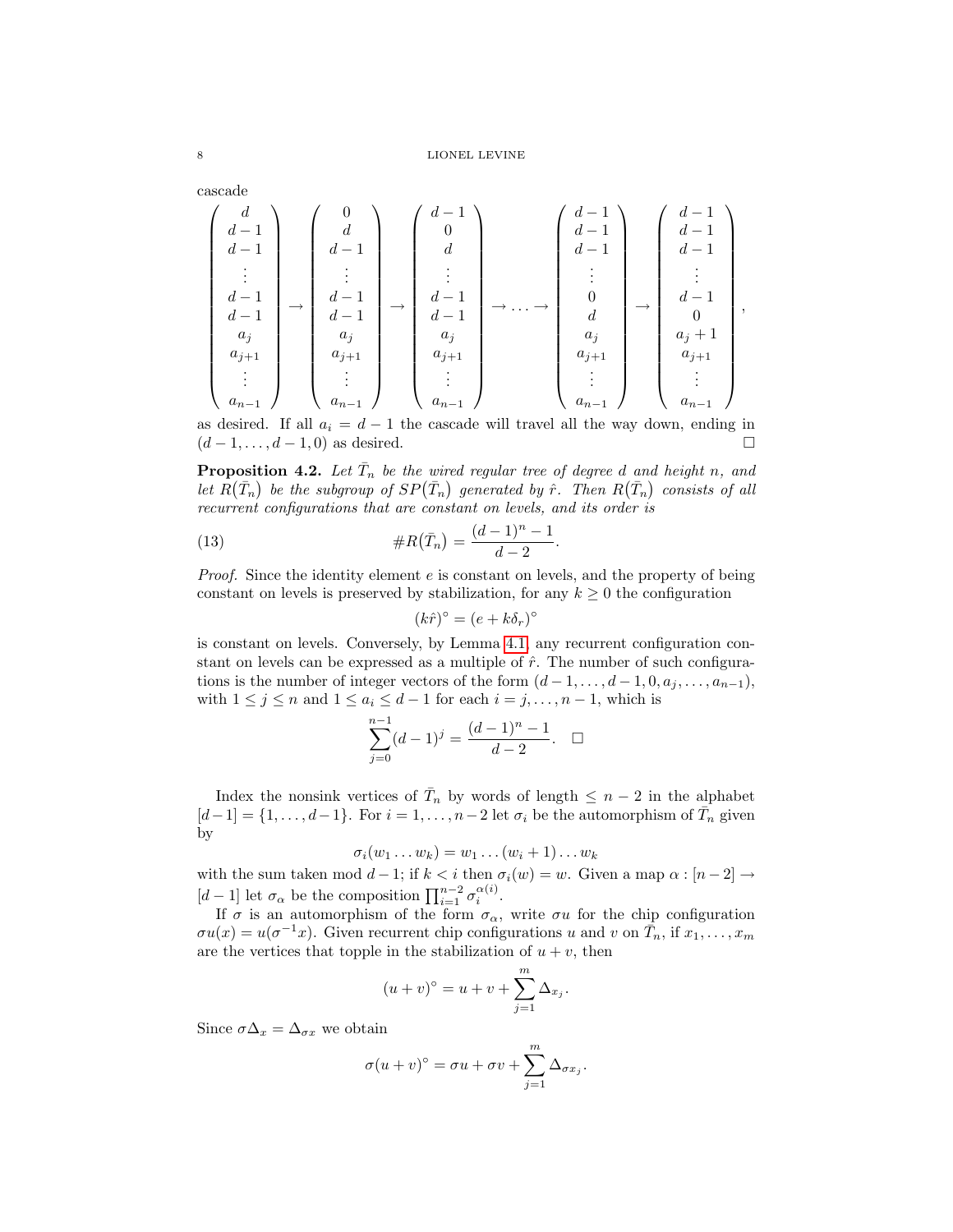

FIGURE 4. A non-regular tree for which Proposition [4.3](#page-8-0) fails.

The configuration on the right side is stable, recurrent, and  $\equiv \sigma u + \sigma v \pmod{\Delta}$ , so it is equal to  $(\sigma u + \sigma v)^{\circ}$ . Thus  $\sigma$  is an automorphism of the sandpile group.

<span id="page-8-0"></span>**Proposition 4.3.** Let  $\overline{T}_n$  be the wired regular tree of degree d and height n, and let  $\overline{R}(\overline{T}_n) = \langle \hat{r} \rangle$  be the subgroup of  $SP(\overline{T}_n)$  generated by the root. Then

$$
SP\big(\bar{T}_n\big)\simeq R\big(\bar{T}_n\big)\oplus \frac{SP\big(\bar{T}_{n-1}\big)\oplus \ldots \oplus SP\big(\bar{T}_{n-1}\big)}{\big(R\big(\bar{T}_{n-1}\big),\ldots,R\big(\bar{T}_{n-1}\big)\big)}
$$

with  $d-1$  summands of  $SP(\bar{T}_{n-1})$  on the right side.

*Proof.* Define  $p: SP(\bar{T}_n) \to SP(\bar{T}_n)$  by

(14) 
$$
p(u) = \left( (d-1)^2 \sum_{\alpha : [n-2] \to [d-1]} \sigma_{\alpha} u \right)^{\circ}.
$$

By construction,  $p(u)$  is constant on levels, so the image of p lies in  $R(\bar{T}_n)$  by Proposition [4.2.](#page-7-0) Given  $u \in R(\bar{T}_n)$ , since u is constant on levels we have  $\sigma_\alpha u = u$ for all  $\alpha$ . Since there are  $(d-1)^{n-2}$  terms in the sum [\(14\)](#page-8-1), we obtain

<span id="page-8-1"></span>
$$
p(u) = ((d-1)^n u)^\circ = u,
$$

where the second inequality follows from [\(13\)](#page-7-1). Thus  $R(\bar{T}_n)$  is a summand of  $SP(\bar{T}_n)$ , and the result follows from Theorem [3.3.](#page-5-0)

Proposition [4.3](#page-8-0) can fail for non-regular trees. For example, if  $T$  is the tree consisting of a root with two children each of which have three children (Figure 4), then  $\hat{r} = \begin{pmatrix} 2 \\ 2 \end{pmatrix}$ 3, 3 ) has order 10 and the element  $x = \begin{pmatrix} 2 \\ 0 \end{pmatrix}$ 0, 3 ) satisfies  $4x = \hat{r}$ , so x has order 40. The total number of recurrent configurations is  $4 \cdot 4 \cdot 3 - 8 = 40$ , so  $SP(\overline{T}) \simeq \mathbb{Z}/40\mathbb{Z}$ , and  $R(\overline{T}) \simeq \mathbb{Z}/10\mathbb{Z}$  is not a summand.

We now turn to the proof of Theorem [1.2,](#page-1-1) which can be written as

$$
SP(\bar{T}_n) \simeq \mathbb{Z}_{q_n} \oplus \mathbb{Z}_{q_{n-1}}^{a-1} \oplus \mathbb{Z}_{q_{n-2}}^{a(a-1)} \oplus \ldots \oplus \mathbb{Z}_{q_2}^{a^{n-3}(a-1)},
$$

where  $q_n = 1 + a + \ldots + a^{n-1}$ .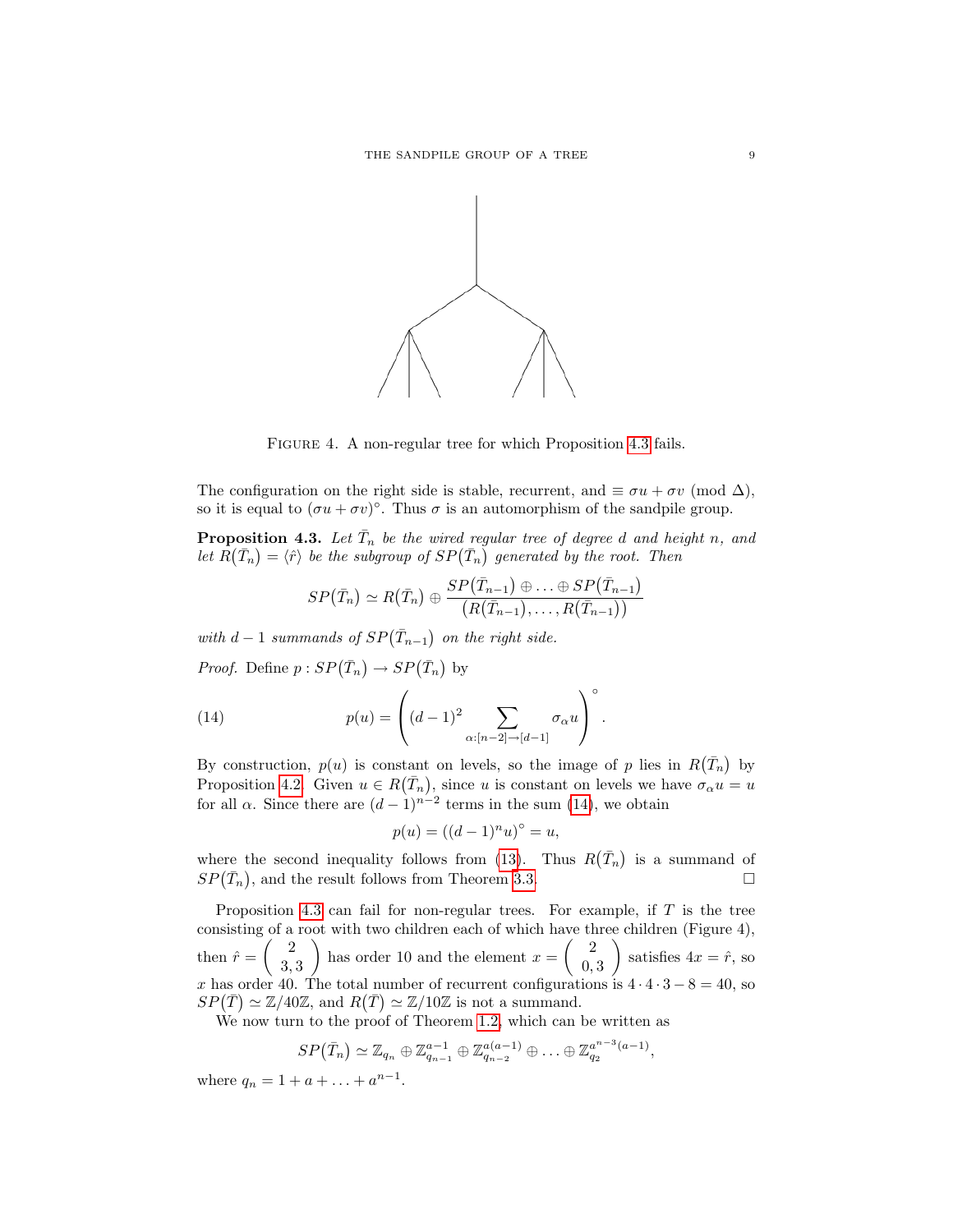Proof of Theorem [1.2.](#page-1-1) By Proposition [4.3](#page-8-0) we have

<span id="page-9-0"></span>(15) 
$$
SP(\bar{T}_n) \simeq H_n \oplus R(\bar{T}_n)
$$

where

(16) 
$$
H_n = SP(\bar{T}_{n-1})^{\oplus a} / D_{n-1}
$$

and  $D_{n-1}$  is the diagonal copy of  $R(\bar{T}_{n-1})$ .

By Proposition [4.2](#page-7-0) we have  $R(\bar{T}_n) \simeq \mathbb{Z}_{q_n}$ , so it remains to show that

(17) 
$$
H_n \simeq \mathbb{Z}_{q_{n-1}}^{a-1} \oplus \mathbb{Z}_{q_{n-2}}^{a(a-1)} \oplus \ldots \oplus \mathbb{Z}_{q_2}^{a^{n-3}(a-1)}.
$$

We will show this by induction on n; the base case  $n = 2$  is trivial. Substituting  $(15)$  into  $(16)$  gives

<span id="page-9-2"></span><span id="page-9-1"></span>
$$
H_n \simeq H_{n-1}^{\oplus a} \oplus R(\bar{T}_{n-1})^{\oplus a} / D_{n-1}
$$
  
\simeq 
$$
H_{n-1}^{\oplus a} \oplus R(\bar{T}_{n-1})^{\oplus a-1}.
$$

By Proposition [4.2](#page-7-0) we have  $R(\bar{T}_{n-1}) \simeq \mathbb{Z}_{q_{n-1}}$ , and [\(17\)](#page-9-2) now follows from the inductive hypothesis.

# 5. Proof of Toumpakari's Conjecture

As before, write  $a = d - 1$  and

$$
q_n=1+a+\ldots+a^{n-1}.
$$

If p is a prime not dividing  $d(d-1)$ , let  $t_p$  be the least positive n for which  $p|q_n$ . Then

$$
t_p = \begin{cases} p, & \text{if } a \equiv 1 \pmod{p} \\ \text{ord}_p(a), & \text{else.} \end{cases}
$$

Here  $\text{ord}_p(a)$  is the least positive k for which  $p|a^k-1$ . Note that  $p|q_n$  if and only if  $t_p|n$ . The following result was conjectured by E. Toumpakari in [\[12\]](#page-10-0) (where the factor of  $d - 2$  was left out, presumably an oversight).

**Theorem 5.1.** Let  $\bar{B}_n$  be the ball of radius  $n+1$  in the d-regular tree, with leaves collapsed to a single sink vertex, but with no edge connecting the root to the sink. Let p be a prime not dividing  $d(d-1)$ , and let  $S_p(n)$  be the Sylow-p subgroup of the sandpile group  $SP(\bar{B}_n)$ . Then

rank
$$
(S_p(n))
$$
 = 
$$
\begin{cases} d(d-2) \sum_{\substack{m \le n \\ m \equiv n \pmod{t_p}}} (d-1)^m, & \text{if } n \not\equiv -1 \pmod{t_p}; \\ d(d-2) \sum_{\substack{m \le n \\ m \equiv n \pmod{t_p}}} (d-1)^m + d - 1, & \text{if } n \equiv -1 \pmod{t_p}. \end{cases}
$$

*Proof.* Let  $\tilde{B}_n$  be the graph obtained from  $\bar{B}_n$  by adding an edge connecting the root r to the sink. Then  $SP(\tilde{B}_n)/\langle \hat{r} \rangle \simeq SP(\bar{B}_n)/\langle \hat{r} \rangle$ . Since each of the d principal branches of  $\tilde{B}_n$  is isomorphic to  $\bar{T}_{n+1}$ , by Theorem [3.3](#page-5-0) we have

$$
SP(\tilde{B}_n)/\langle \hat{r} \rangle \simeq \frac{SP(\bar{T}_{n+1}) \oplus \ldots \oplus SP(\bar{T}_{n+1})}{\left( R(\bar{T}_{n+1}), \ldots, R(\bar{T}_{n+1}) \right)}
$$

with d summands. By Proposition [4.2](#page-7-0) we have  $R(\bar{T}_{n+1}) \simeq \mathbb{Z}_{q_{n+1}}$ , so from Theorem [1.2](#page-1-1)

<span id="page-9-3"></span>(18)  $SP(\bar{B}_n)/\langle \hat{r} \rangle \simeq \mathbb{Z}_{q_{n+1}}^a \oplus \mathbb{Z}_{q_n}^{(a-1)(a+1)} \oplus \mathbb{Z}_{q_{n-1}}^{(a-1)a(a+1)} \oplus \ldots \oplus \mathbb{Z}_{q_2}^{(a-1)a^{n-2}(a+1)}$ .